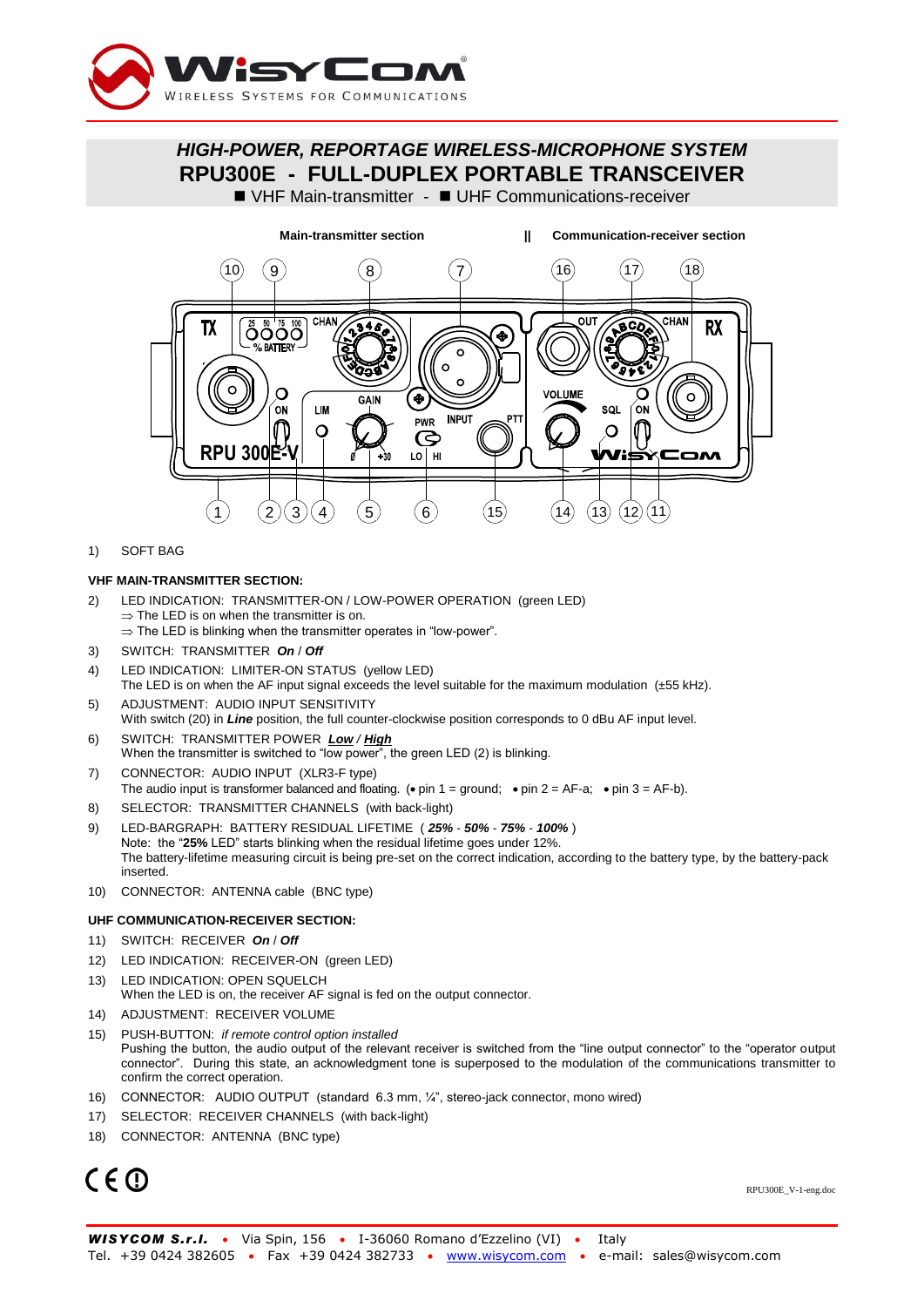



- 19) CONNECTOR: DC power supply (XLR-4 male type), fuse protected T1.8A • pin 1 = ground ; • pin 2 + 3 = nc ; • pin 4 = +Vdc (9÷16v)
- 20) SWITCH: AUDIO INPUT LEVEL (*Line / Micro* ).

## **EMPLOYMENT EXAMPLE:**



### **STANDARD ACCESSORIES:**

| AWT 300-EV -      | VHF whip antenna, tuned over the transmitting range (for TX-section).                                                                                                                                                                          |
|-------------------|------------------------------------------------------------------------------------------------------------------------------------------------------------------------------------------------------------------------------------------------|
|                   | AWT 300-EU - UHF whip antenna, tuned over the transmitting range (for TX-section) (on request).                                                                                                                                                |
| $\lambda$ 11/DQQQ | $1 \text{ H} \cdot \text{F}$ and $\text{H} \cdot \text{F}$ and $\text{H} \cdot \text{F}$ and $\text{H} \cdot \text{F}$ and $\text{H} \cdot \text{F}$ and $\text{H} \cdot \text{F}$ and $\text{H} \cdot \text{F}$ and $\text{H} \cdot \text{F}$ |

AWB300 - UHF miniflex antenna with BNC connector, pretuned (for RX section).

# **OPTIONAL ACCESSORIES:**<br>AMB 00 - UHF magnetic

- AMB 00 UHF magnetic-base antenna, pretuned for RX section<br>AMT 00-V VHF magnetic-base antenna, pretuned for TX section
- AMT 00-V VHF magnetic-base antenna, pretuned for TX section CDE 150 External 12 Vdc feeding adapter (150 cm cable)
- CDE 150 External 12 Vdc feeding adapter (150 cm cable)
- PTT 300 Intercom-operating reporter PTT push-button (It needs ITC300 in the stationary Unit)<br>UPK 100 Working frequencies user programming kit (interface + software)
- Working frequencies user programming kit (interface + software)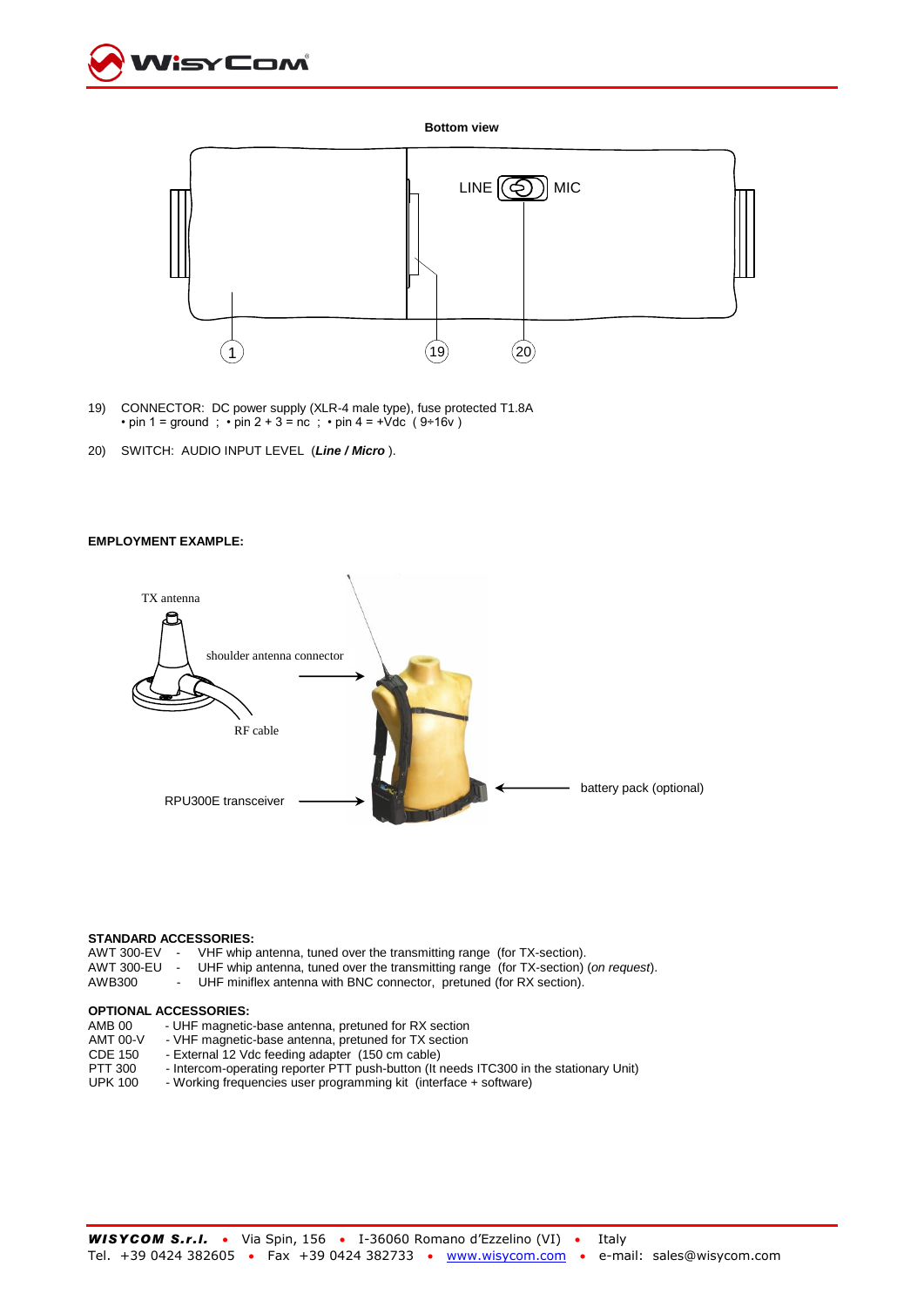

RPU300E\_V-2-eng.doc